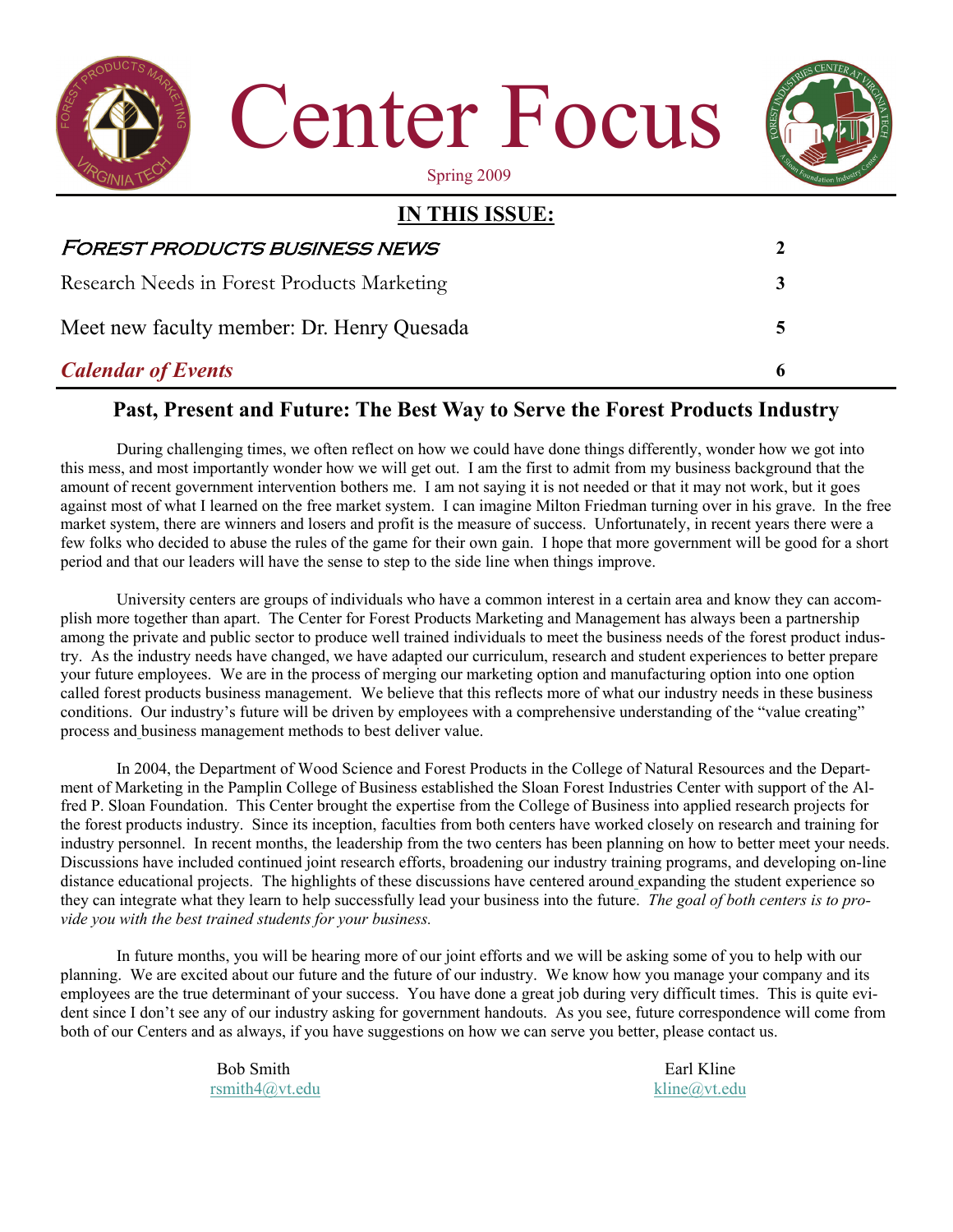# Forest products business news

- Ikea opened up its 36th U.S. store in Charlotte, NC despite weak retail sales in the economy. Source: *The Wall Street Journal.*
- According to *Business Wire*, 2,000 tons of furniture has been saved from the landfill by a company called the The Refinishing Touch. The company re-finishes and re-upholsters furniture on-site saving the customers money.
- A division of J.T. Shannon Lumber Company has been producing plank hardwood flooring under the Shamrock Plank Flooring brand. Source: *The Commercial Appeal.*
- The Wood Truss Council of America's new Structural Building Components Research Institute in Madison, WI will test whole houses in its 30' x 90' x 32' high test facility. Source: *Machine Design.*
- The U.S. announced it will impose 10% duties on softwood lumber from Quebec, Ontario, Manitoba, and Saskatchewan until it has collected \$54.8 million that it is owed due to over shipments in 2007. Source: *The Globe & Mail.*
- According to *Business Wire*, GreenLight Pallet Co. will open a manufacturing facility in Portland, OR. The facility will manufacture a 100% recyclable patented corrugated pallet system.
- The National Association of State Foresters called on Congress to broaden the investment in state forestry programs by developing renewable wood energy systems, and by protecting, enhancing, and restoring forests. Source: *Market Wire.*
- According to the *Herald-Sun*, a new study by Duke University suggests that wood energy should be at the forefront of renewable energy initiatives due to advanced combustion technology and widespread potential in many forested regions of the U.S.
- American Carbon Registry, a non-profit organization, released its forestry carbon project standards which consists of eligibilities, methodologies, quantification tools and additionality determinations. Source: *Business Wire.*
- The National Association of Home Builders recognized structural wood products from iLevel by Weyerhaeuser as meeting their "Green Approved" product seal of approval. The seal of approval is needed for products used in the National Green Building Standard. Source: *Close-Up Media.*
- A wood catapult competition was held in Vancouver, BC in conjunction with BC Wood Works!. Students designed catapults out of wood in order to hit targets. Source: Canada Newswire.
- According to the *Globe and Mail*, an estimated 1 billion tons of beetle killed softwood trees in British Columbia are available for conversion into bioenergy. This could be done utilizing any number of processes.

Forest Products Business News has been designed for educational and engagement purposes only. The intention is to report news that affects various business segments of the forest products industry. Any comments or questions should be referred to:  $cf.$ editor $@$ vt.edu

# **Center Focus**

Published Quarterly by The Center for Forest Products Marketing and Management

Department of Wood Science and Forest Products Virginia Tech 1650 Ramble Road Mail Code 0503 Blacksburg, VA 24061

> **EDITOR**  Brian Perkins

**CONTRIBUTING EDITORS**  Angie Riegel Bob Smith

### **PHONE: (540) 231-4406 FAX: (540) 231-8868**

VT/0023/0801/1.7M/220696



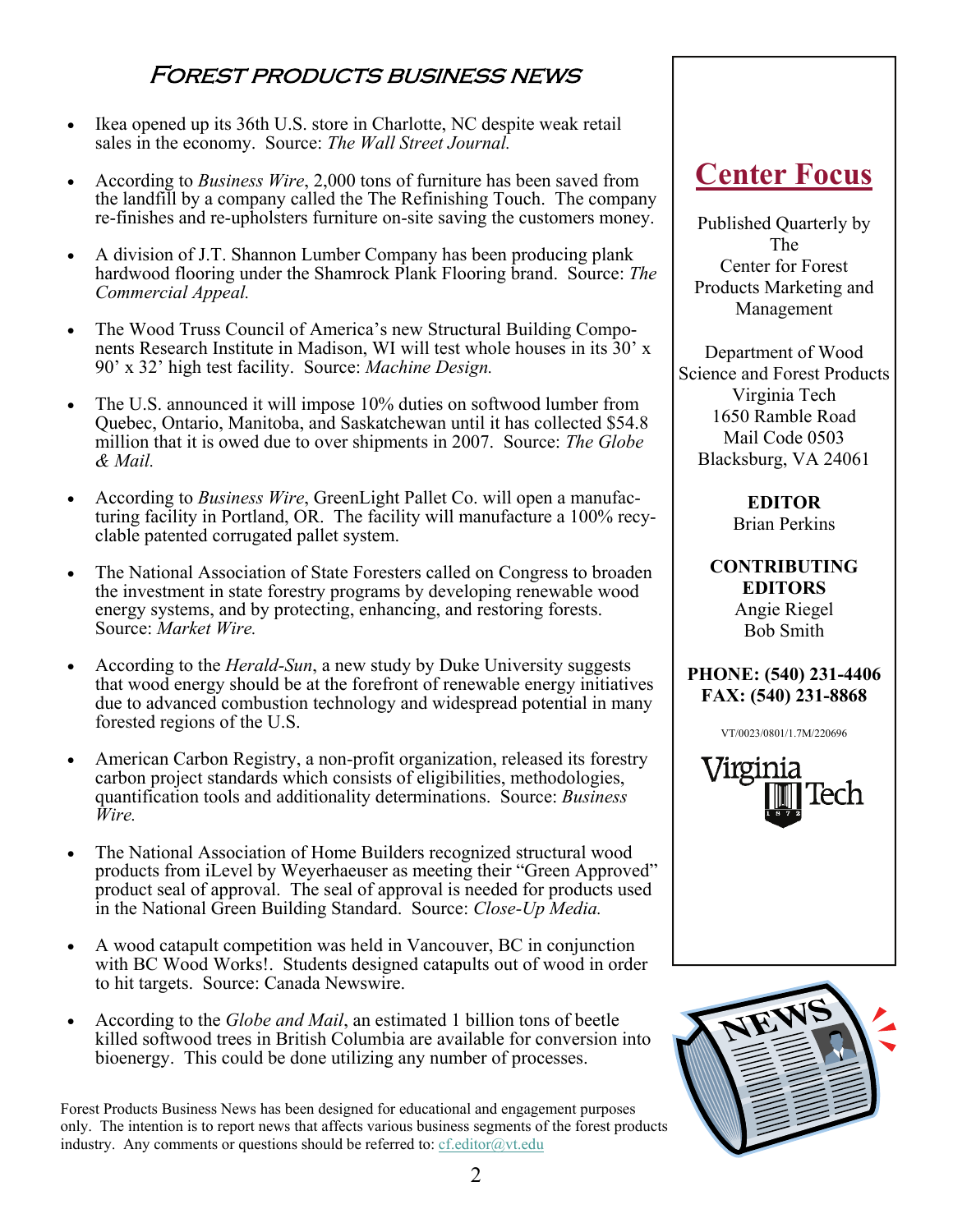#### **Needed Research in Forest Products Marketing**

#### *Sudipta Dasmohapatra, Bob Smith, Richard Vlosky*

 A meeting on determining the research needs in the forest products marketing discipline was conducted after the 2008 Forest Products Society meeting held in St. Louis, MO. The goal of the meeting was to understand different needs related to marketing in the forest products industry in order to improve business competitiveness of the industry. Approximately 10 marketing/management faculty from numerous forest products universities across the United States were involved in identifying and examining various drivers and research issues related to marketing in the forest products industry.

#### **Marketing drivers for the forest products industry**

The right marketing strategy will help a firm to target the most appropriate customers for a profit. The forest products industry has been undergoing numerous changes in the past decade that requires new approaches to reach the consumers and identify opportunities. The concept of a flat world is perhaps most relevant for this industry than any other. More than 50% of the U.S. forest products manufacturing has either closed or has moved to outside of the U.S. where cheaper labor and raw materials dominate the manufacturing sector. Additionally, greater mobility of capital, technological innovations, and lower transportation costs on trade routes has shifted comparative advantage to developing countries. *Globalization* is therefore, one of the major drivers of how the industry will look in the future especially in relation to new markets (in emerging nations) that may require new communication strategies, new distribution channels, different pricing strategy and a different strategic focus to meet the needs of the new markets. The domestic market in the U.S. is also changing with more consumers looking for cheaper products, better quality and services, and increased customization. The present generation *customers* are looking to reduce their inventory costs and need products to be delivered as quickly as possible (in many cases, in less than two weeks). This type of change requires customers and the suppliers to collaborate and work as partners in this system to improve the overall efficiencies in the supply chain. *Creating value in the supply chains* is another driver for the new marketing paradigm in the global world that requires replacement of inventories with information. Frequent and better communication and information structure between suppliers and their customers will be the key to establishing efficiency – where both these members have to move from a transactional-based relationship to a partnership. Both the partners have to organize their supply and distribution networks by locating near major markets and *using information technologies* in shipping, ordering and delivery procedures (using GPS, inventory databases, information acquisition devices, etc.) to get the maximum efficiencies out of their transportation systems.

The globalized forest products industry will also look towards a *changing demographic structure* across the world. As emerging markets in Asia and Latin America open their markets to international investments, the economy in that part of the world is improving with the middle class population increasingly being able to spend their disposable income on wood and wood products both in the residential sector as well as in the commercial sector. Domestically, the population is growing older and more diverse at the same time. The large numbers of Baby Boomers retiring over the next decade have highly developed tastes with a need for services and products that have a luxury look or feel. Although the population under eighteen will grow, it will constitute a smaller percent of the total population in years to come dropping from 25.7 percent in 2000 to 23.6 percent in 2030. In addition, the Hispanic population and Asian population

3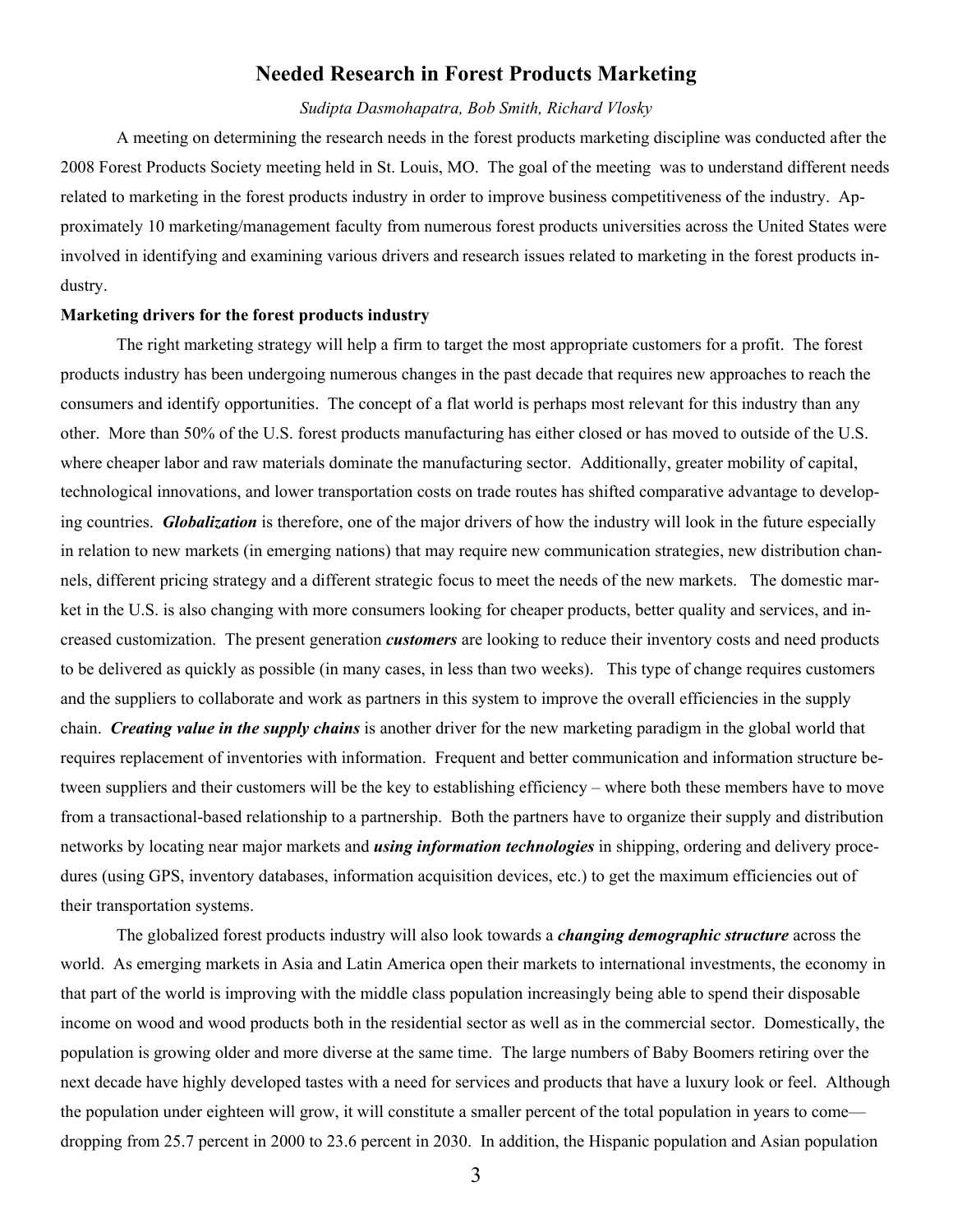in the U.S. continue to grow at a rapid rate (E.g., Hispanic population has grown from 393.9 percent in North Carolina to 7.8 percent in Hawaii from 1990 to 2000). Segmenting the markets for the forest products based on the individualized tastes for the diverse population will be very important in the next few years. As the industry moves towards a more global arena, it will also be important for countries to review their *trade policies and tax practices* and make them as flexible as possible for improving the exchange of goods. Trade policies of some countries in Asia (especially China, India, Indonesia, Philippines, Malaysia and Vietnam), Latin America (e.g., Chile and Brazil), and Russia will have a very important affect on the forest products industry supply, demand and markets in the future.

Perhaps one of the most significant growth drivers for the forest products industry in this decade is its small effect on the environment as a renewable resource. The "energy star" labels on products ranging from a single light bulb to large residential structures shows the movement towards more environmental consciousness. With wood being the most *environmentally friendly* building and manufacturing material on this planet in conjunction with rapidly expanding global demand for small *environmental footprint* products that are made from renewable natural resources, it would seem that the forest products industry is poised for significant growth in the future. The merchandizing of products manufactured from a recovered natural resource will help broaden markets and the value added opportunities as the global economy turns GREEN. New and green bioenergy and biofuels are already creating new markets for woody biomass in the U.S. and beyond. As the demand for building materials that qualify for LEED and other green credits continues to expand, there will be an increasing need to create *innovative products* and new strategies to market these products to the "GREEN" customers.

In summary, the main market and marketing drivers for the forest product industry currently and in the future are identified as the following:

- Globalization and free markets
- Changing consumer tastes
- Changing demographic structure
- Supply chain management
- Trade policies and tax practices
- Environmental awareness and carbon footprint
- Communication and use of information technologies
- Product innovation

#### **Research Needs in Marketing of Forest Products**

 Based on the drivers identified in the above section, the following research needs were identified that would be helpful to improve the business competitiveness of the forest products industry as a whole:

- Identify new market opportunities and efficiency in marketing through an educated workforce;
- Develop sustainable wood products from the forest to support local economies (reinvigorating the local econ‐ omy of many states that have been dependent on wood products manufacturing);
- Create market‐based mechanisms to match the forest resource to the changing needs of the global economy through more efficient supply chain management;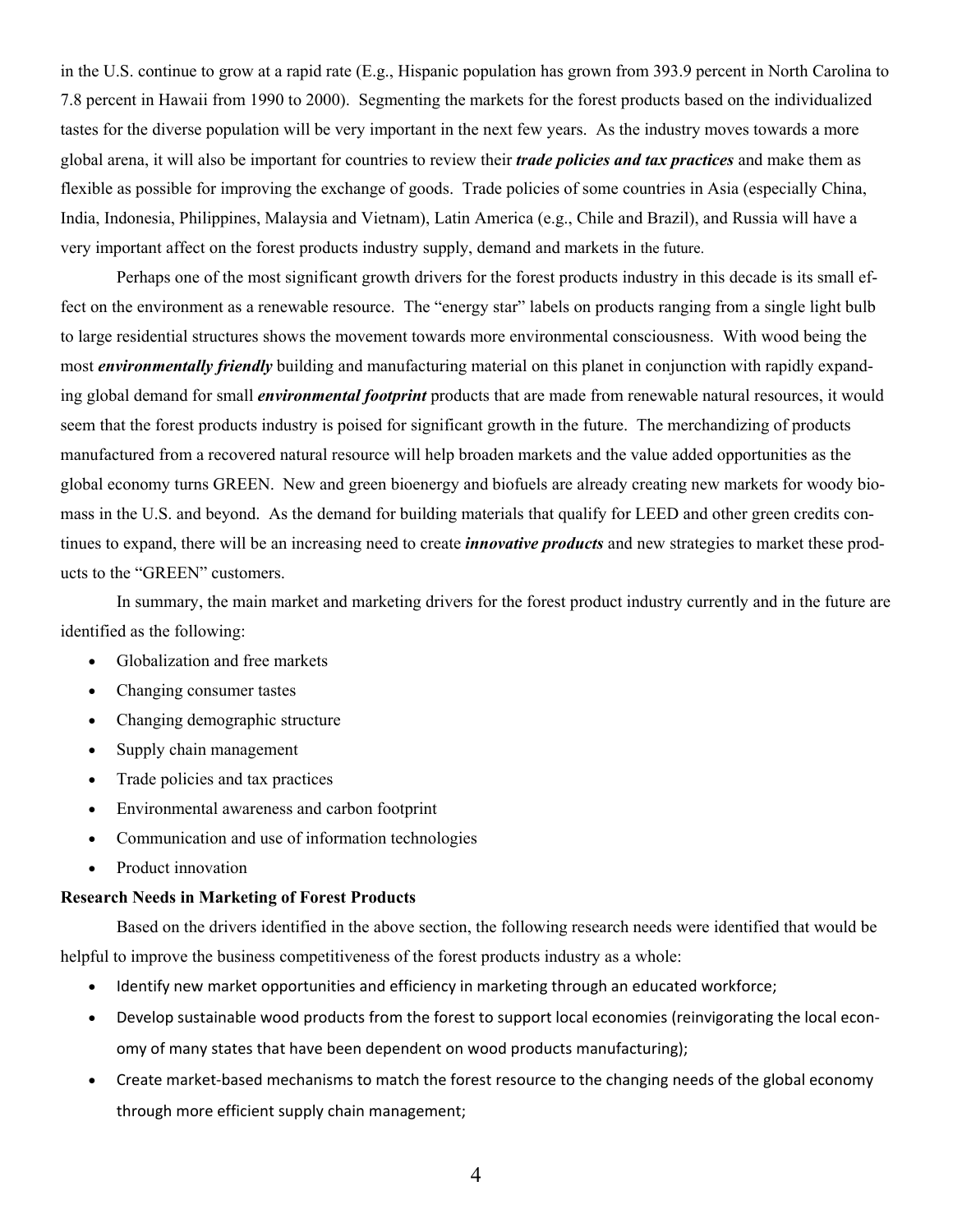- Examine new promotional strategies to help improve the perception of the consumers about the forest prod‐ ucts industry;
- Develop strategies to improve the awareness of the importance of forest products to the global consumer as well as to the GREEN consumer (may include the use of Life Cycle Analysis, Environmental and Carbon Footprint and other means).

Meeting the above research needs will benefit the overall state of the forest products industry by helping economic development in the rural communities of the US that have been traditionally involved in forest–based opera‐ tions, improve the management and utilization of the forests and promote forest health, have a positive influence on the carbon economy and promote energy independence, and improve the quality of life of the global population. These research needs could be targeted by increasing support for research and development in the above areas through a collaborative effort between the research institutions, the industry (companies and industry associations) and government organizations.

## Introducing Dr. Henry Quesada



Dr. Henry Quesada has been working in business and innovation process management for the last 8 years. From 2000 to 2004, an analysis of the wood solid furniture industry was performed to discover the main factors affecting the competitiveness of this industry in the United States. Results of this research project were delivered in the form of more than 25 dif‐ ferent presentations in the United States, Australia, and Costa Rica. Also, five peer‐reviewed papers from this research were published in journals such as Business Process Management, Benchmarking: An International Journal, Journal of Forest Products Business Research, and Journal of Forest Products.

From 2005 to 2008, Dr. Quesada conducted a business and innovation process improvement research pro‐ gram funded by the Costa Rica Institute of Technology with a \$124,800 grant. This program initiated research and extension activities in core business and innovation process management areas such as supply chain management (SCM), innovation in technology parks, business models for small and medium enterprises (SME), and manufacturing process improvement. Outputs from this research were multiple presentations made in Costa Rica, United States, El Salvador, and Argentina, and four peer-reviewed papers that were published in journals and conference proceedings (four more papers are in the review process). Another important outcome of this research program was the realiza‐ tion that in Central America there is no university innovation and technology undergraduate or graduate university program offered. Therefore, from 2006 to 2008, Dr. Quesada developed (with a ~ \$25,000 seed grant) a regional master's degree program in innovation and technology management. The program is being hosted by the Costa Rica Institute of Technology, and is coordinated with the Institute of Innovation and Technology Management (INGENIO) located at the Valencia Polytechnic Institute in Valencia, Spain.

Dr. Henry Quesada started his tenure at Virginia Polytechnic Institute and State University (Virginia Tech) in August 2008. Work in progress is focused on developing empirical and analytical models in business and innovation process management to support the competitiveness of the wood products industry in Virginia and the U.S. Current efforts are oriented at understanding the relationship between business process management (focus on value‐added processes), sustainable process and product innovation, IT, and market opportunities in this industry sector.